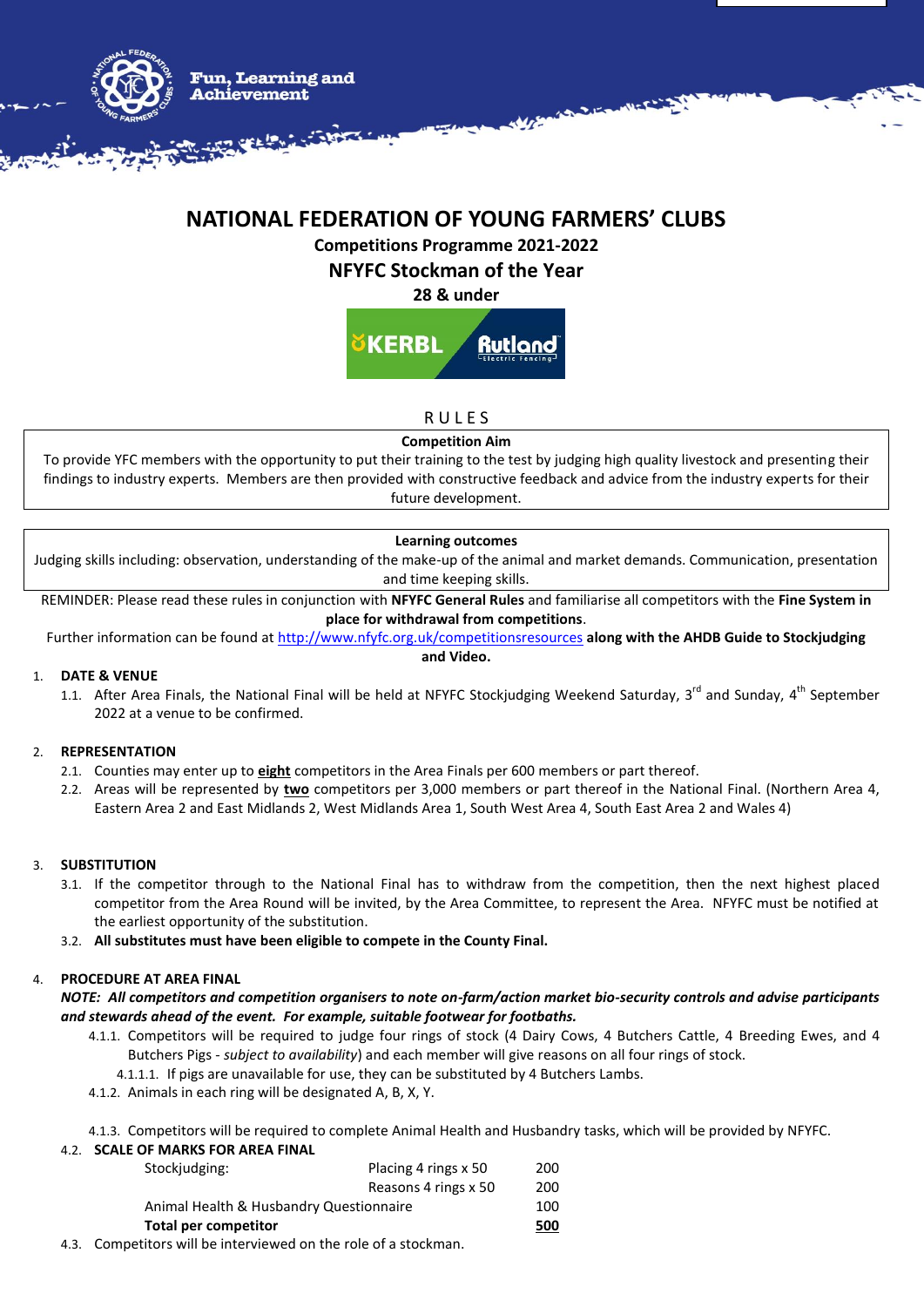4.4. Competitors will be questioned by a Veterinary Surgeon on animal health and husbandry and will be required to demonstrate practical tasks as directed by the Veterinary Surgeon.

### 5. **PROCEDURE AT NFYFC FINAL**

*NOTE: All competitors and competition organisers to note on-farm/action market bio-security controls and advise participants and stewards ahead of the event. For example, suitable footwear for footbaths.*

- 5.1. Competitors will be required to complete a Written Project on Stock Management including Animal Health and Production Records. **The Project to be submitted to NFYFC two weeks prior to the date of the Final**. If a competitor has competed in the NFYFC final in a previous year, they are not to submit their previous project.
- 5.2. Competitors will be required to:
	- 5.2.1. Place and give reasons on six beef animals judged as butchers animals
	- 5.2.2. Place and give reasons on six breeding ewes judged for breeding potential
	- 5.2.3. Place and give reasons on six butchers pigs judged for slaughter (should access to pigs be limited then it may be necessary to substitute with butchers lambs)
	- 5.2.4. Place and give reasons on six dairy animals as productive animals
	- 5.2.5. Animals in each ring will be designated A, B, C, X, Y, Z. All rings will operate simultaneously.

#### 5.3. **SCALE OF MARKS FOR NFYFC FINAL EVENT**

| Placing of Stock           | 4 rings x 48 | 192 |
|----------------------------|--------------|-----|
| <b>Accuracy and Reason</b> | 4 rings x 32 | 128 |
| Comparison and Style       | 4 rings x 20 | 80  |
| <b>Written Project</b>     |              | 100 |
| Interview                  |              | 100 |
| Animal Health & Husbandry  |              | 100 |
| <b>TOTAL</b>               |              | 700 |

### 6. **TIMINGS at AREA and NFYFC FINAL**

### 6.1. **4 Animal Ring**

- 6.1.1. Competitors judging a ring of 4 stock will be allowed 10 minutes to observe the stock and at least 5 minutes to prepare their reasons.
- 6.1.2. A maximum of 2 minutes will be allowed for the competitor to state their reasons.
- 6.1.3. The interviews on the written project and animal health will each be of approximately 20 minutes duration.

### 6.2. **6 Animal Ring**

- 6.2.1. Competitors will be allowed 15 minutes to observe each ring of 6 stock and at least 5 minutes to prepare reasons.
- 6.2.2. Competitors will be allowed up to 3 minutes for stating their reasons on each ring of 6 stock to the Judge.
- 6.3. Competitors who exceed these time limits will incur penalties at the rate of two marks for each fifteen seconds or part thereof. The marks will be deducted from their total score.
- 6.4. At the Area Final Competitors will be allowed a maximum of 30 minutes to complete the Animal Health and Husbandry Questionnaire.
- 6.5. At the National Final Competitors will be allowed a maximum of 30 minutes to complete practical Animal Health and Husbandry tasks in a classroom environment.

### 7. **AWARDS**

- 7.1. Area Event: Areas to organise their own awards if they wish
- 7.2. Final: The HSBC Silver Salver and NFYFC Prize Card to the winner. NFYFC Prize Cards to competitors placed 2<sup>nd</sup> and 3<sup>rd</sup>. NFYFC Certificate of Achievement will be awarded to competitors placed from  $1<sup>st</sup>$  to  $10<sup>th</sup>$
- 7.3. A special award will be to the competitor scoring the highest marks in the Veterinary Task and Project Task.

#### 8. **NOTES**

- 8.1. NFYFC will provide all judging cards for the Area Rounds and Final.
- 8.2. During the competition, competitors may not have with them any papers or literature other than the Placing Cards and questionnaires provided. They must not communicate directly or indirectly with any person other than Judges and Stewards under penalty of disqualification.
- 8.3. NFYFC reserve the right to amend the Rules relating to the stock to be used for the National Final if circumstances dictate.
- 8.4. When stating placings, Competitors may use only the NOTES SECTION on the official cards provided. These notes are intended for reference only and the competitors who read their notes verbatim to the Judges will be penalised.

#### **National Federation of Young Farmers' Clubs (England and Wales)**

**YFC Centre, 10th Street, Stoneleigh Park, Kenilworth, Warwickshire CV8 2LG**

**tel 024 7685 7200 fax 024 7685 7229 email post@nfyfc.org.uk web www.nfyfc.org.uk** 

# **in f y c p**